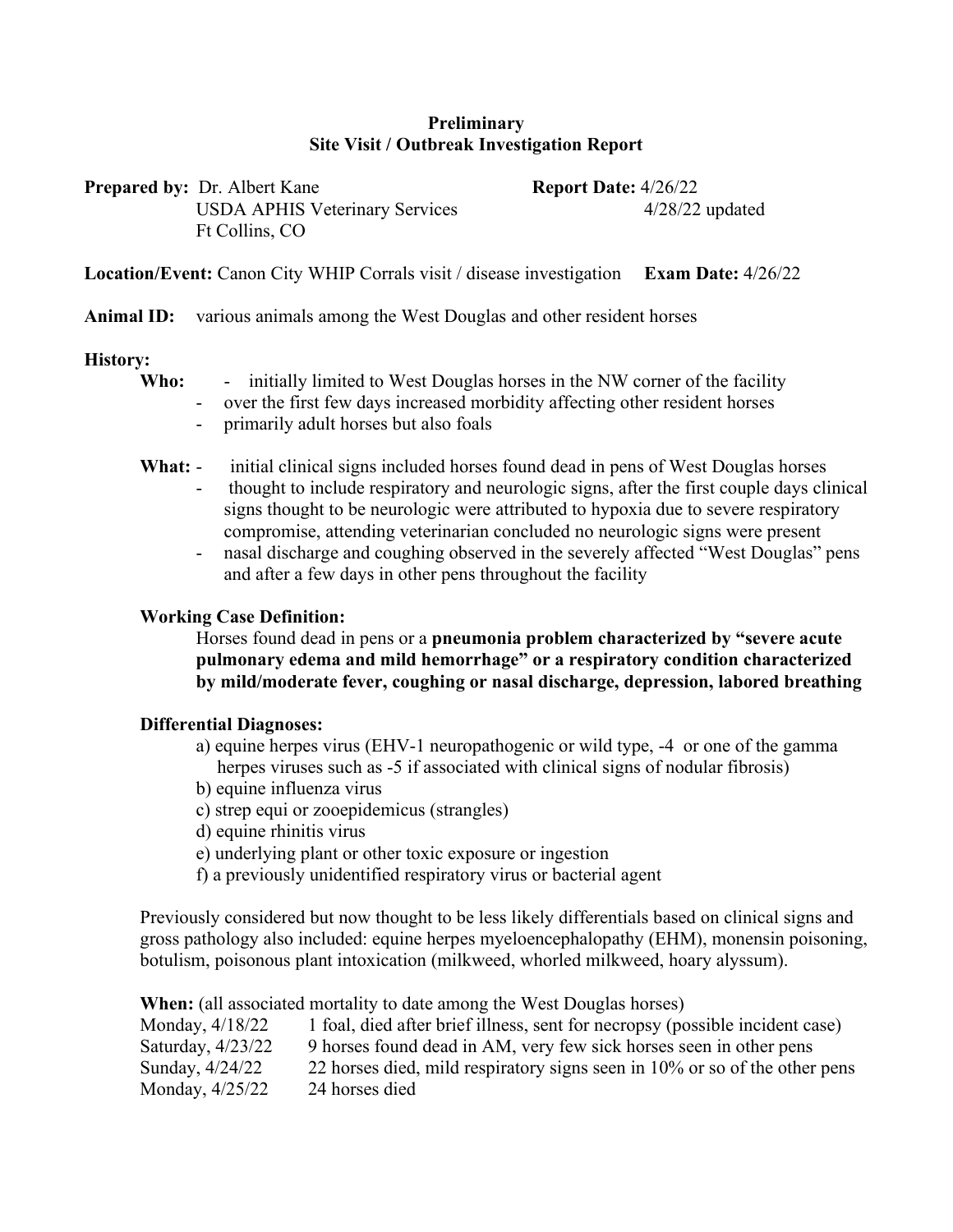Tuesday, 4/26/22 10 horses died among West Douglas horses, morbidity 40-60% mild respiratory signs seen in about 20% of the horses in most other pens

Wednesday, 4/27/22 See situation report for additional updates

**Where:** Canon City, Colorado; BLM prison contract facility

- all associated mortality to date has been in pens 40-43, "top" side of aerial image, these are the West Douglas horses in the NW corner of the facility
- horses with mild respiratory signs observed throughout the facility, I particularly observed these in some pens at the far "left, bottom" corner of the image, SW corner of the facility (horses previously scheduled to go to an adoption event this weekend)

## **Diagnostic Plan:**

- to date approximately 15 necropsies have been conducted with associated tissues from these and several still living horses submitted for viral PCR testing, histopathology, bacterial culture and virus isolation
- pan herpes type PCR testing as well as for specific EHV subtypes and a broad panel of respiratory viruses including, influenza, rhinitis virus, strep species
- as of today 4/26/22 we will suspend sending additional carcasses off for necropsy to allow the laboratory testing to catch-up, may still necropsy some on site if indicated
- feed and water samples were collected Saturday and today additional feed samples along with stomach contents were collected and these are preserved for later testing if indicated

## **Diagnostic/Laboratory Results:**

To date: pneumonia as described above. initial EHV-1 PCR testing has been negative additional respiratory PCR testing - pending bacterial cultures - pending

# **Other relevant findings/observations to date:**

- the West Douglas horses are either partially vaccinated or unvaccinated
- this problem appeared to start shortly (5-10 days) after an initial group of about 50 of these horses received their first vaccinations and appeared initially to start in and be most severe in this same group of horses
- the West Douglas horses were gathered and removed form the range after a large wildfire occurred in the area where they lived, this fire drove them into surrounding areas to escape the fire
- in the days prior to this outbreak wind storms throughout Colorado including at the facility produced severe dusty conditions with blowing dirt heavy enough in areas to block visibility for short intervals of time, temperatures were moderate throughout this time
- the most affected horses and other horses throughout the facility are almost; universally in good body condition (Henneke  $BCS \ge 4$ ); although every pen was not scored in detail, only two horses out of over 2500 observed today were noted to be thin with a BCS of 2.5-3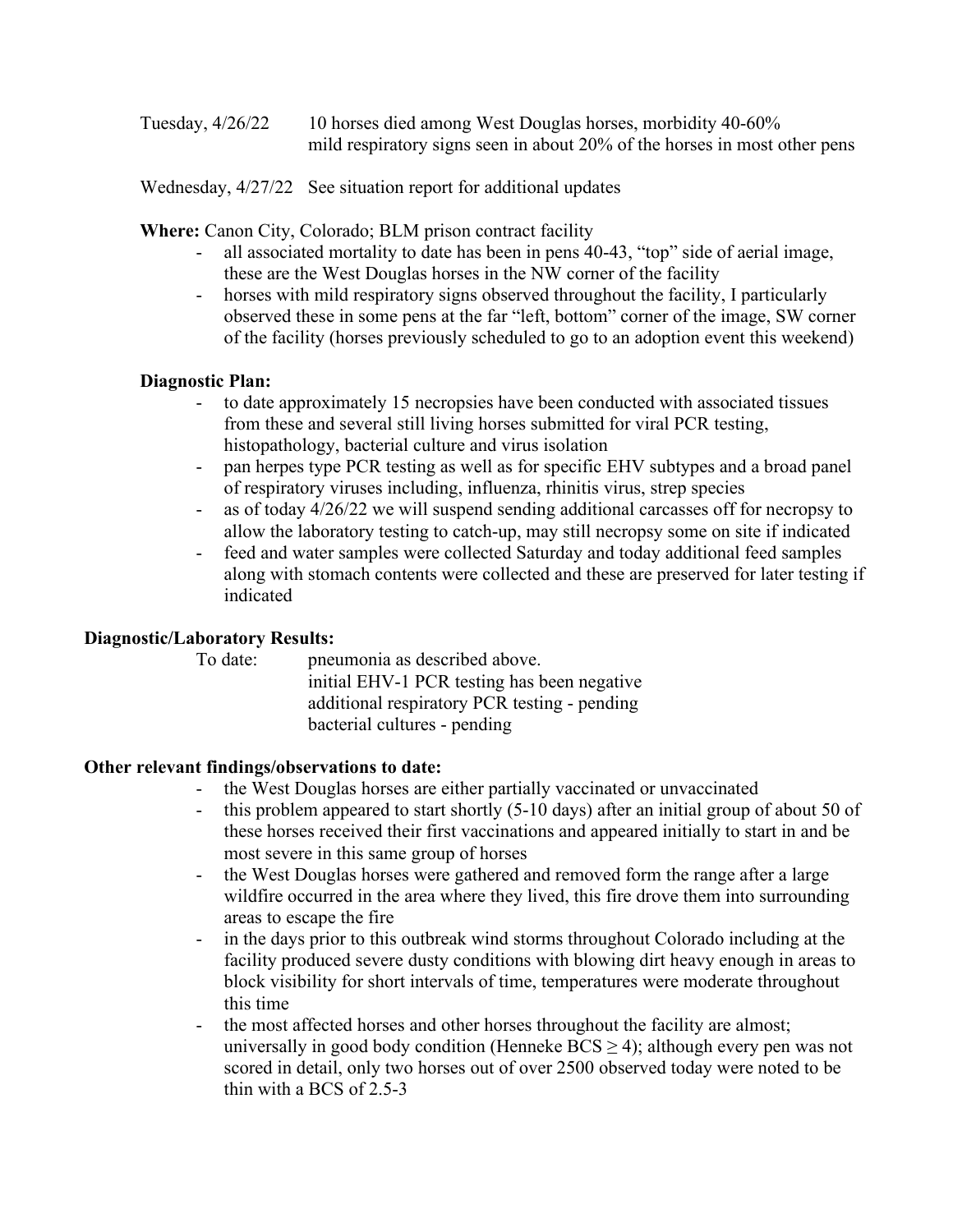- the water source for all pens is potable well water either from an automatic waterer or a tank with a dedicated hydrant
- all horses are on a ration of alfalfa hay, purchased from a few brokers and confirmed to be sourced from Colorado
- some horses are fed 3x4 bales, some 4x4 bales but many pens are fed each type of bales
- no saddle horses have been moved on or off the premises recently
- initially a single loader was available for use on the facility, different heads were used and it was being sprayed with bleach as a disinfecting agent but it was being used to both load hay and dispose of carcasses
- some edema was noted in the area of the sheath in a few recently gelded horses, but no signs of facial edema or edema in other areas has been noted
- no severe foamy nasal discharge attributable to pulmonary edema has been seen in any of the sick horses

**Summary Assessment / Working Diagnosis:** Using the entire case definition and looking broadly at the pattern of the outbreak suggests this is a propagated contagious condition rather than a toxic ingestion or exposure. **We now believe this is primarily a respiratory condition characterized by pneumonia (with severe pulmonary edema and mild hemorrhage) with high mortality in the West Douglas group of horses as well as a more typical clinical manifestation among the other horses at the facility characterized by mild, viral respiratory signs more commonly seen in horses such as fever, nasal discharge and coughing.** It appears within the last few days that a respiratory condition with clinical signs of varying severity has already spread throughout the facility. This spread is most likely due to airborne droplet or aerosol transmission accelerated by recent high winds. Early clinical signs thought to be neurologic are now seen as most likely related to hypoxia and weakness due to severe pulmonary compromise. While we suspect an underlying viral cause, early tests for EHV-1 were negative.

Underlying reasons the West Douglas horses are so severely affected compared to other cohorts on the same premises are uncertain but could include previous exposure to smoke inhalation during the wildfire that prompted their capture and removal, unvaccinated or partially vaccinated status, exposure to extremely dusty conditions at the north edge of the facility, compromised immune system possibly due to a toxic plant or other exposure. No obvious weeds have been found in the alfalfa hay or growing in the pens to suggest a toxic principle may have predisposed these horses to a respiratory infection.

**Conclusion(s)/Current Recommendation(s):** Biosecurity measures including PPE guidelines and cleaning and disinfecting procedures have been put in place for trucks and equipment to help prevent or slow the spread of the illness throughout the facility. A second, dedicated loader will be used for loading carcasses. At this time we have agreed to suspend sending additional carcasses off site for necropsy to allow time for the laboratory testing to catch-up. On site necropsies may continue with some sample collection as indicated based on the observed clinical signs. We will look at the laboratory testing on samples collected to date for a consistent pattern of results that suggests or identifies an underlying cause for the pneumonia. If no significant results are obtained in the next 24-48 hours we will resume sample collection and testing as indicated by observed clinical signs and gross observations during necropsy.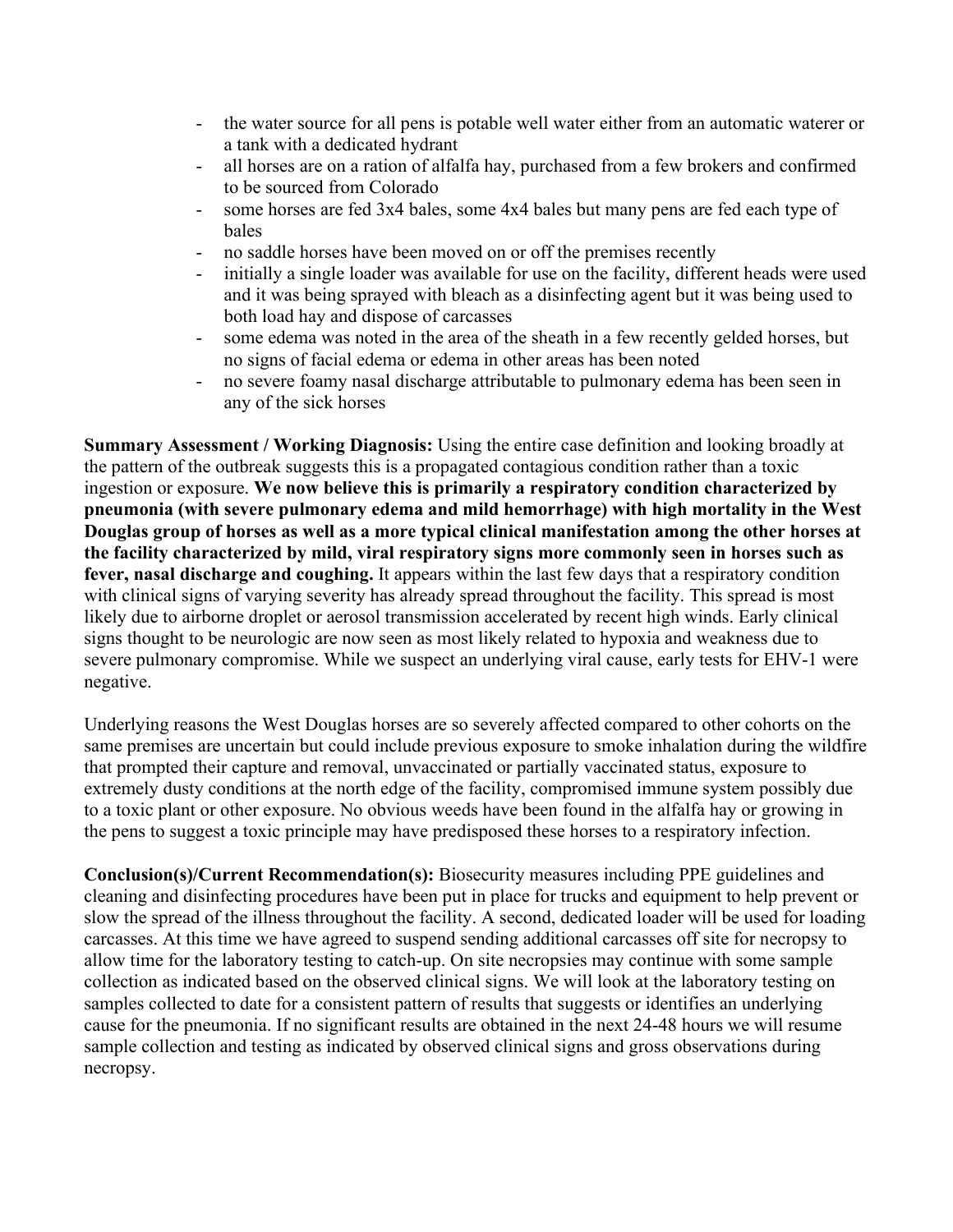